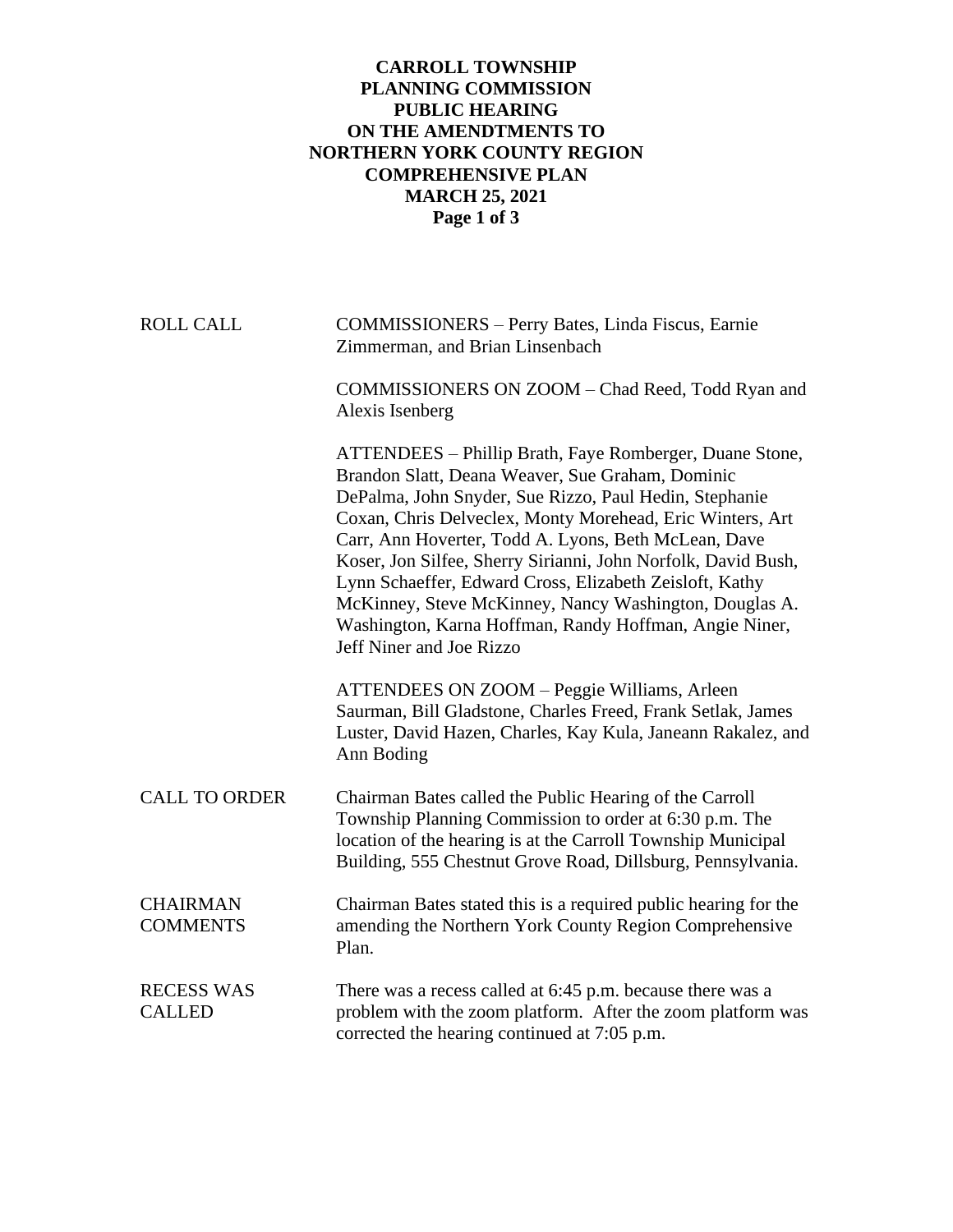## **CARROLL TOWNSHIP PLANNING COMMISSION PUBLIC HEARING ON THE AMENDTMENTS TO NORTHERN YORK COUNTY REGION COMPREHENSIVE PLAN MARCH 25, 2021 Page 2 of 3**

| <b>TOWNSHIP</b><br><b>ENGINEER</b><br><b>COMMENTS</b> | Phillip Brath, Township Engineer, gave a brief statement on<br>the proposed changes to the Northern York County Region<br>Comprehensive Plan. The changes are very minor. The<br>growth areas over the next twenty years the population figures<br>were changed. All references to Monaghan Township were<br>deleted from the report because they did not adopt the<br>Comprehensive Plan. The Designation of Future Growth Areas<br>was deleted as Growth Areas are defined and Future Growth<br>Area is redundant. Rural Residential - in Carroll Township was<br>added. Table 1 - Future Land Use Percentages were all<br>changed, and the foot note was amended. Table $2 -$<br>Development Potential Analysis was all changed, and the foot<br>note was amended. Mr. Brath also went over the growth map<br>to explain the proposed changes.             |
|-------------------------------------------------------|---------------------------------------------------------------------------------------------------------------------------------------------------------------------------------------------------------------------------------------------------------------------------------------------------------------------------------------------------------------------------------------------------------------------------------------------------------------------------------------------------------------------------------------------------------------------------------------------------------------------------------------------------------------------------------------------------------------------------------------------------------------------------------------------------------------------------------------------------------------|
| <b>OPEN FLOOR</b><br>FOR COMMENTS                     | Chairman Bates opened the floor for public comments on the<br>Northern York County Region Comprehensive Plan.                                                                                                                                                                                                                                                                                                                                                                                                                                                                                                                                                                                                                                                                                                                                                 |
|                                                       | Kelly Luster – questioned who is the Authority?                                                                                                                                                                                                                                                                                                                                                                                                                                                                                                                                                                                                                                                                                                                                                                                                               |
|                                                       | Gary Reihart - 150 Ore Bank Road and Chairman of the<br>Zoning Hearing Board – stated that some of the changes will<br>correct the 2006 Zoning. For example, Fairway Hills<br>Development out along Mountain Road was zoned in 2006 to<br>AC which put them into nonconforming uses, which made<br>them come to the Zoning Hearing Board every time they<br>wanted to do something. This amendment will change this<br>area back to RS1 and make them conforming. The<br>Comprehensive Plan and Zoning for Carroll Township should<br>be reviewed every ten years. The Comprehensive Plan for<br>Carroll Township has not been reviewed since 2006. All the<br>problems on Rt. 15 and the relocation of Rt. 74 no traffic<br>studies have been done. He is recommending that the Planning<br>Commission does not pass the Comprehensive Plan as<br>presented. |